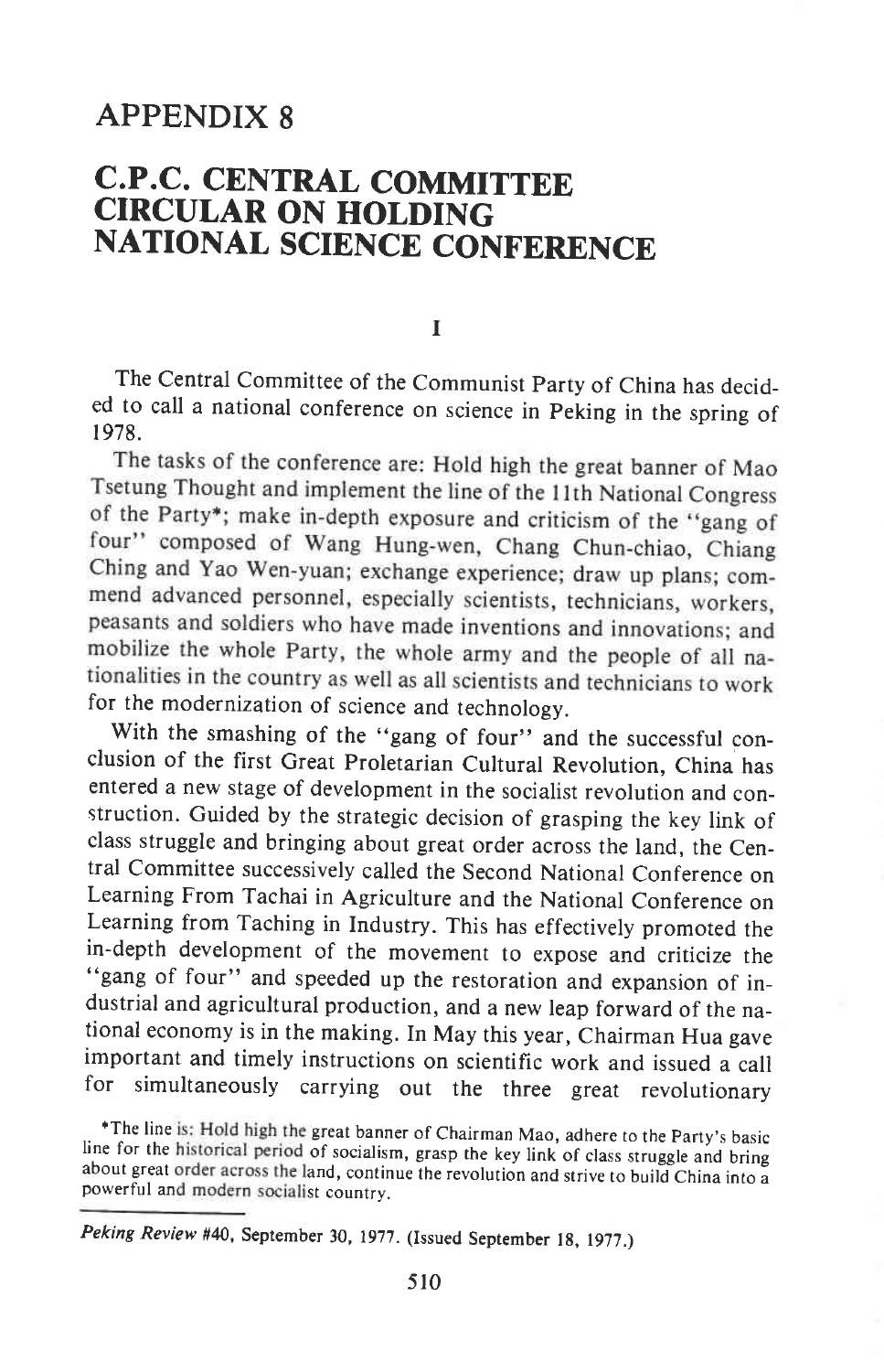movements of class struggle, the struggle for production and scientific experiment. In the short span of just over three months, a great revolutionary mass movement for modernizing science and technology has developed rapidly and vigorously. China's socialist science and technology is entering a new stage.

## II

Technological revolution is an important aspect of the continued revolution under the dictatorship of the proletariat. In 1958 the great leader and teacher Chairman Mao pointed out: "While continuing the socialist revolution on the political front and the ideological front, we should lay stress on the technological revolution in the Party's work. This question deserves the attention of the whole Party." He issued this call to the whole Party: "We must marshal our energies to study and fulfil the great technological revolution that history has entrusted to us."

Modernizing agriculture, industry, national defence and science and technology means making a technological revolution and providing the national economy and defence with the most advanced achievements in science and technology. Chairman Mao once said: "The technological revolution refers to the key technological transformations in history, for example, the steam engine replacing hand labour, later the discovery of electricity and now the discovery of atomic energy." By the end of the 20th century, we must have machinery in use in every possible department and locality and realize electrification in town and country and automation in the main branches of industry so as to raise labour productivity enormously, develop the social productive forces rapidly, radically change the face of China's economy, greatly strengthen our national defence and ensure that our state of the dictatorship of the proletariat will always remain invincible.

The modernization of science and technology is the key to the realization of the four modernizations. We must build up a contingent of scientists and technicians ranking among the world's best. We must have the most advanced scientific experiment facilities. There should be important theoretical creations and technical inventions, and in the major fields of science and technology we must approach, reach or surpass the world's advanced levels so that our national economy will be in the front ranks of the world. Contemporary natural sciences are now working for new important breakthroughs. New advances in natural science are bound to bring about tremendous changes in techniques of production. Without scientific experiment and without new techniques, there can be no great increase in labour productivity and a new leap forward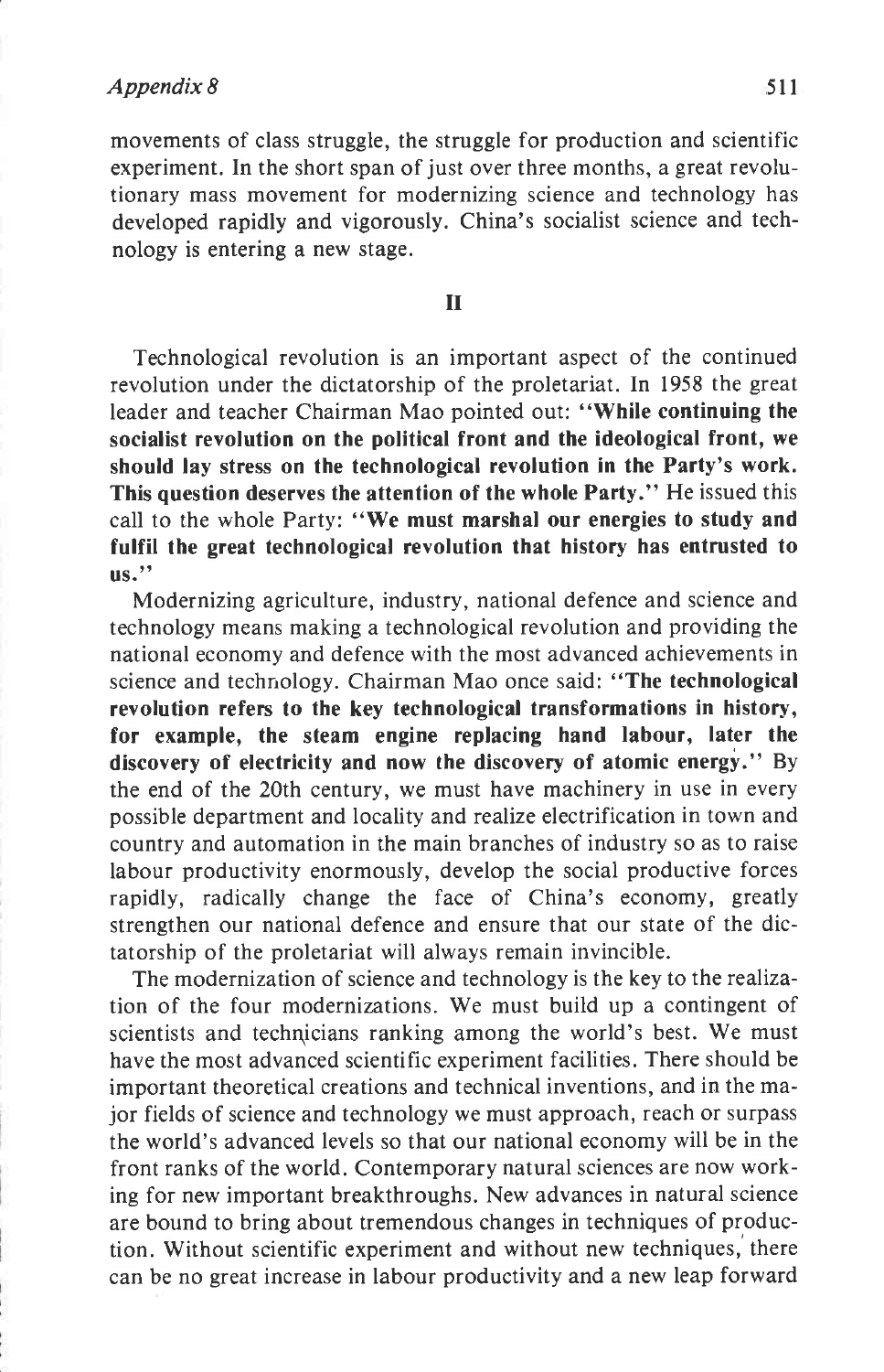will be out of the question, our socialist system will not be able to display its superiority to the full, and there will be the danger of lagging behind and being vulnerable to attacks. Whether science and technology can be pushed forward as quickly as possible is a question of vital importance for socialist construction as a whole and for the destiny and future of our country.

### III

In the sharp struggles between the two classes and the two lines over the past 28 years, Chairman Mao's revolutionary line has always been in the dominant position in science and technology. Under the wise Ieadership of Chairman Mao and the Party Central Committee and with their careful attention, the people of all nationalities and the scientific and technical personnel in our country worked diligently in defiance of difficulties, and established and developed a number of new branches of science and technology in spite of the blockade and monopoly by imperialism and social-imperialism. The successful testing of atomic and hydrogen bombs and guided missiles and the launching and accurate recovery of man-made earth satellites are important indications of our new level in science and technology. We have made a number of creative advances in theoretical research and applied sciences which are up to advanced world levels. A mass movement for scientific experiment involving tens of millions of people is developing vigorously and the number of professional scientists and technicians has increased a hundredfold compared to pre-liberation days. We have laid the foundation for big progress in the future.

But science and technology in our country suffered for a long period from inteference and sabotage by Liu Shao-chi, Lin Piao and especially the "gang of four." The "gang of four" undermined Party leadership in this field, tampered with the theory of the dictatorship of the proletariat and negated the revolutionary movement of scientific experiment. They wrote off the great achievements made in science and technology and negated the fact that Chairman Mao's revolutionary line has occupied the dominant position in this field since the founding of New China. They vilified the efforts to modernize agriculture, industry, national defence and science and technology as attempts to "restore capitalism" and denied the role of science in promoting production, which led to the destruction of laboratory equipment and the disbanding of research institutions. They spread the nonsense that "the more knowledge one has, the more reactionary one becomes." They slandered intellectuals as the "stinking ninth category" [coming after the eight categories of class enemies, namely, the landlords, rich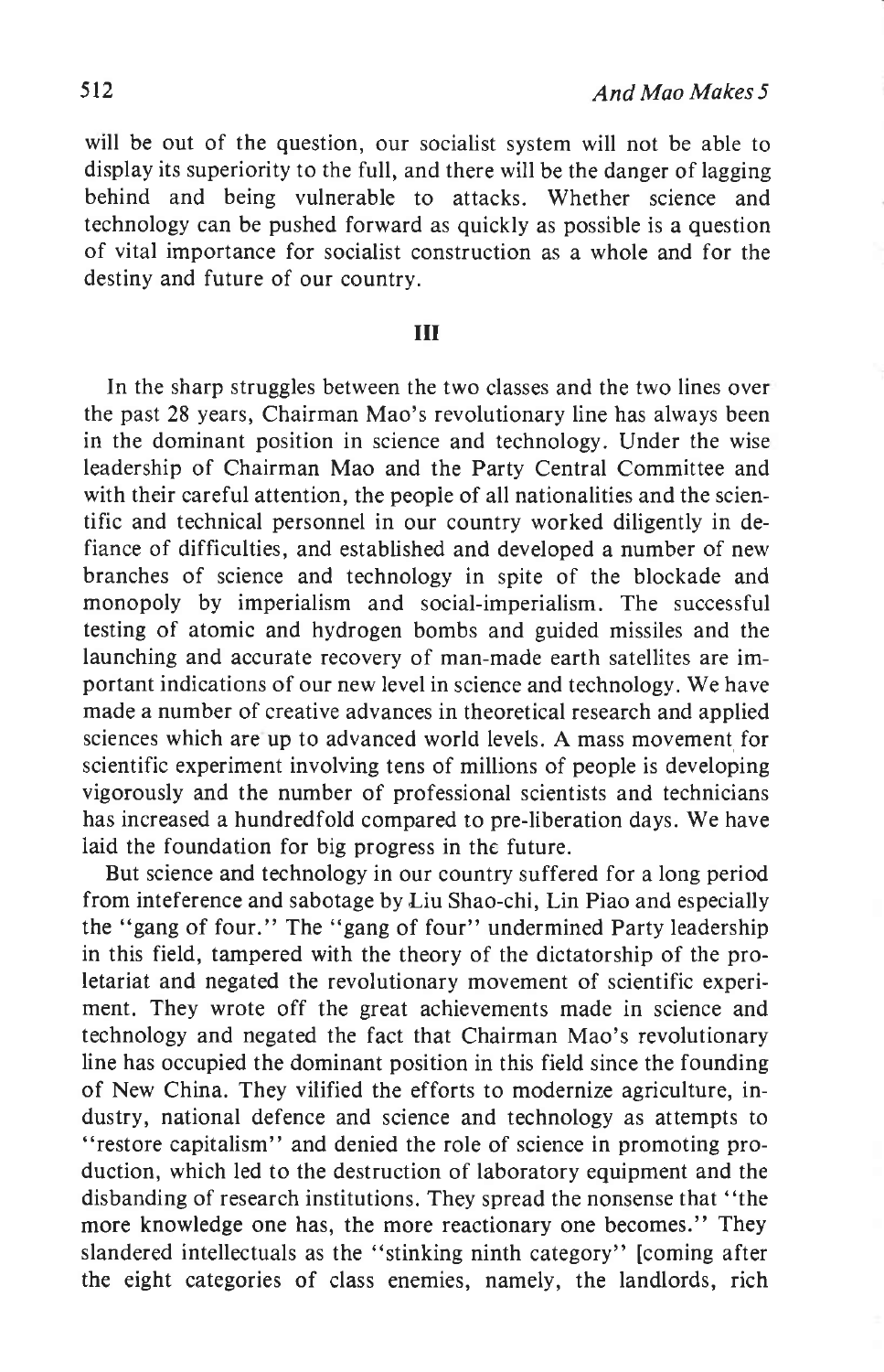## Appendix 8

peasants, counter-revolutionaries, bad elements, Rightists, renegades, enemy agents and unrepentant capitalist-roaders), wilfully persecuting them. Negating the role of Marxist philosophy as the guide to scientific research, they advocated substituting philosophy for the natural sciences and repudiated theoretical work in natural science. In opposing the principle of "letting a hundred schools of thought contend," they debased the proper style of study and suppressed views on academic matters. They opposed learning from advanced foreign technology and at the same time strangled efforts to create things in China. This serious sabotage by the "gang of four" greatly dampened the enthusiasm of scientific and technical personnel and the masses, caused a break in the training of scientific and technical personnel, severely damaged scientific and technological work in our country, thereby turning science and technology into a brake on the development of the national economy and widening the gap with the advanced scientific level of the world, which at one time was being narrowed. We should on no account underestimate the grave damage wrought by the "gang of four." We must thoroughly expose and criticize their counter-revolutionary revisionist line, distinguish between right and wrong, eliminate their poisonous influence and advance unswervingly along the course Chairman Mao charted for developing China's science and technology.

We must combine the three great revolutionary movements of class struggle, the struggle for production and scientific experiment as Chairman Mao taught us. "Class struggle, the struggle for production and scientific experiment are the three great revolutionary movements for building a mighty socialist country. These movements are a sure guarantee that Communists will be free from bureaucracy and immune against revisionism and dogmatism, and will for ever remain invincible. They are a reliable guarantee that the proletariat will be able to unite with the broad working masses and realize a democratic dictatorship." Class struggle is the key link. If we busy ourselves only with the struggle for production and scientific experiment to the neglect of class struggle, if leadership is not in the hands of the proletariat and if the people are not energetic and vigorous, we cannot achieve much in the struggle for production and scientific experiment. If we go in for class struggle without carrying out the struggle for production and scientific experiment, without building a substantial material base and making the country prosperous and powerful, we will not be able to consolidate the dictatorship of the proletariat and all the pledges to "support the general line" [referring to the general line of going all out, aiming high and achieving greater, faster, better and more economical results in building socialisml will prove a false one. Is it all right to pay attention only to the struggle for production without scientific experiment? Cer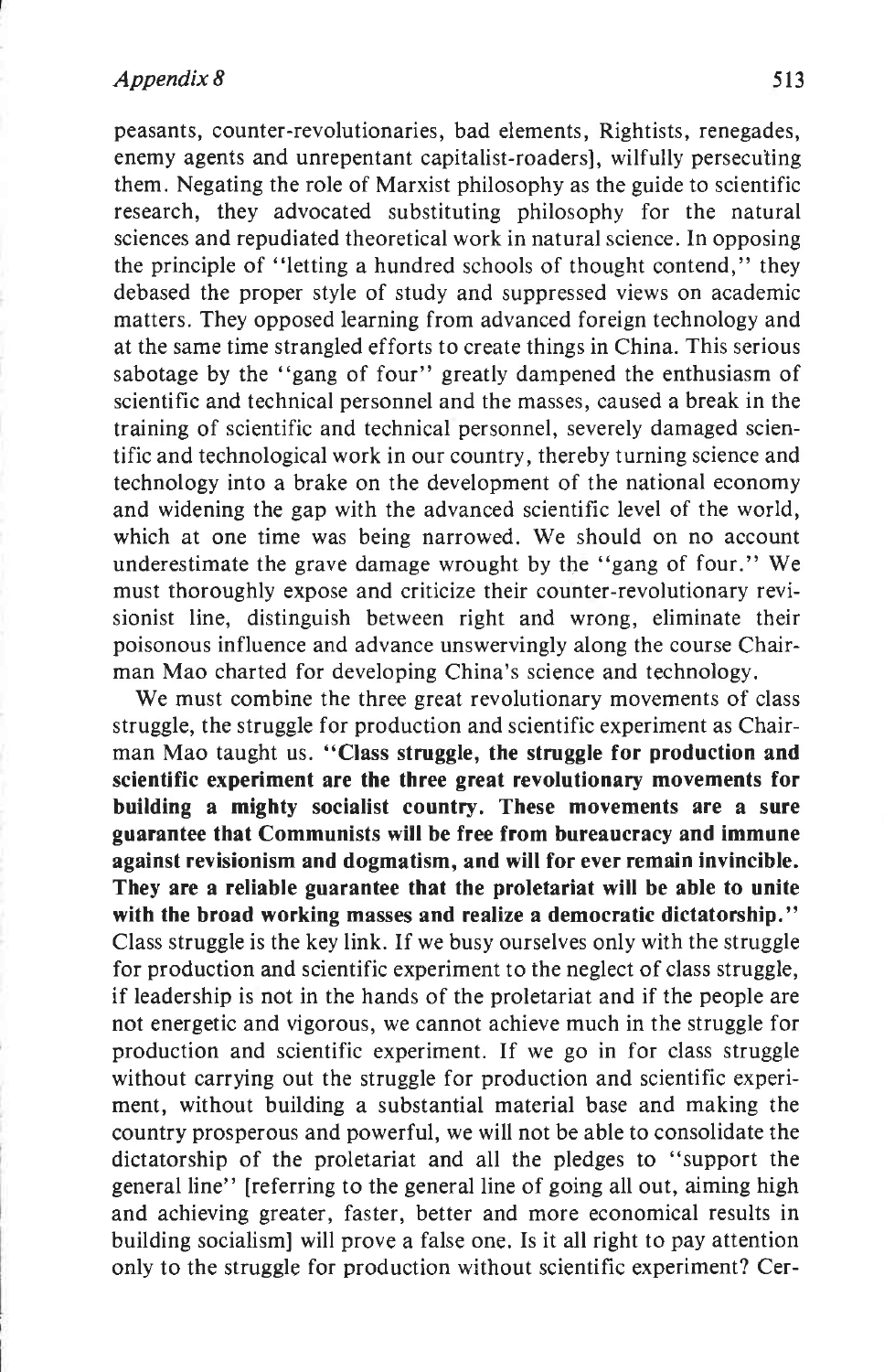514 And Mao Makes 5

tainly not. scientific experiment cannot be replaced by the struggle for production. We must engage in all the three great revolutionary movements, as Taching and Tachai are doing.

We must follow Chairman Mao's teaching and launch mass movements for scientific experiment. Scientific experiment in our country is a revolutionary movement combining the efforts of both professionals and the masses. This is something no capitalist country has done or can ever do. We must uphold the principles of combining leading cadres, scientists and technicians and the masses of workers, peasants and soldiers, combining scientific research, production and use, and combining popularization and the raising of standards. The role of the professionals as the backbone force must be brought into full play. The mass movements for scientific experiment must be developed persistently and in a down-to-earth way and increasingly raised to a higher level. Such great mass movements will open up inexhaustible springs of creativity, produce alarge number of outstanding scientists and technicians and enable science and technology to flourish as never before.

We must follow Chairman Mao's teaching and build up a vast contingent of working-class scientists and technicians who are both red and expert. Tempered in ideological and political movements and the Great Proletarian Cultural Revolution in particular, the overwhelming majority of scientists and technicians want to serve the socialist cause and are making efforts to do so, they are willing to integrate themselves with the workers and peasants and are actually doing so. They have made progress to varying degrees in changing their world outlook from a bourgeois to a proletarian one and in gradually fostering and acquiring a proletarian world outlook.The ranks of working-class scientists and technicians who are red and expert have grown considerably. But, on the whole, the number of scientists and technicians is still not large and their level is not high. It is necessary to expand their ranks and raise their level as soon as possible, It is essential to carry out correctly the Party's policy of uniting with, educating and remoulding the intellectuals, earnestly help them transform their world outlook and provide them with conditions so that they can devote themselves to their professional studies and do their work well. All institutions of scientific research must produce results and train proficient scientific workers. The basis for training such scientific workers is education. primary and middle schools, colleges and universities are important bases for training scientists and technicians, while colleges and universities are at the same time an important force in scientific research. We must do a really good job in the educational revolution and end as quickly as possible the situation in which education is to a serious degree not in accord with our socialist cause.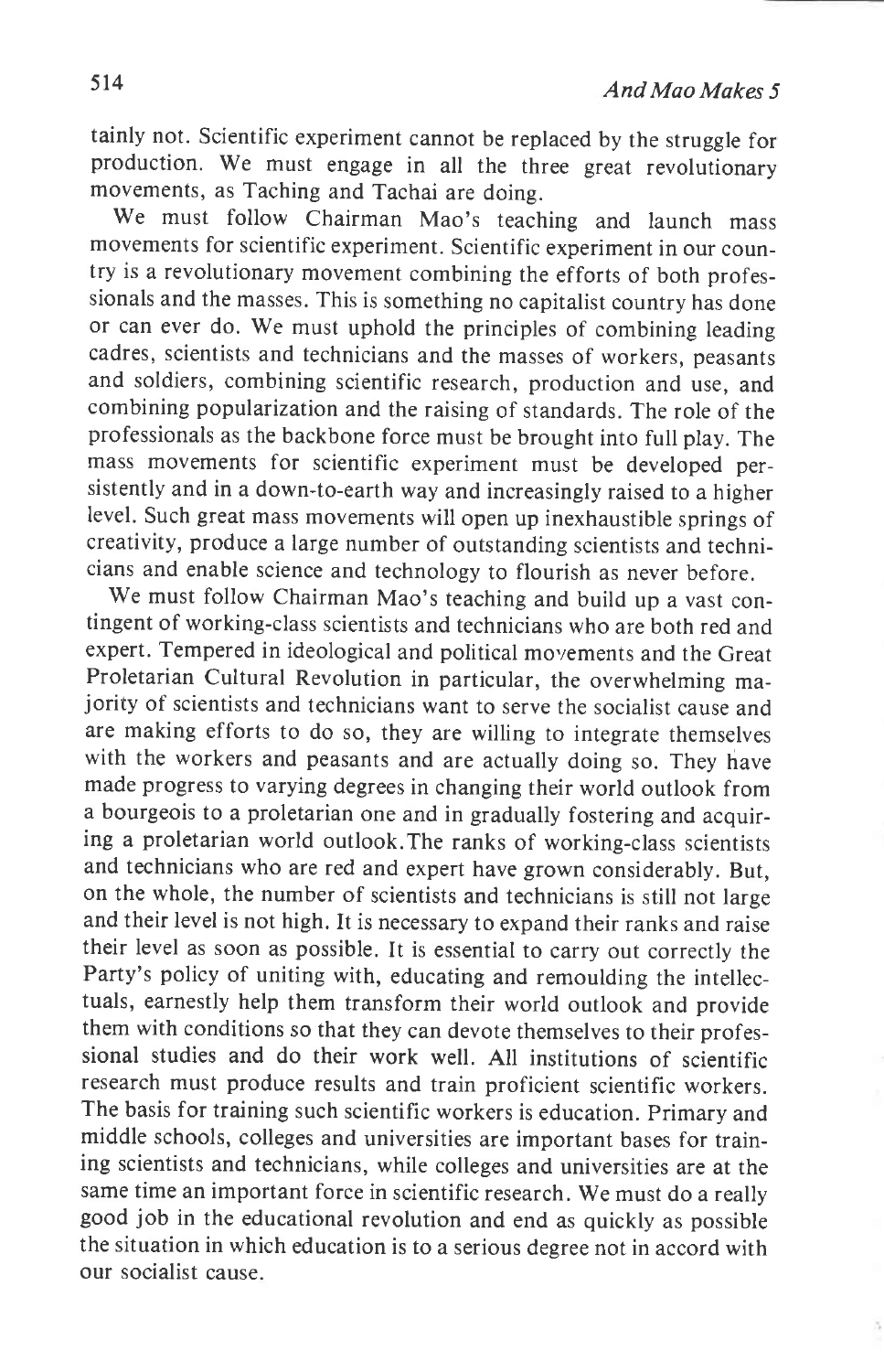# Appendix 8

We must follow Chairman Mao's teaching and energetically promote the Marxist style of study. Scientists and technicians should be encouraged to study dialectical materialism and use it in guiding scientific research. The principle of "letting a hundred schools of thought contend" must be implemented. It is criminal to suppress free academic discussion among the people. We should encourage the habit of daring to think, to speak and to act, and promote the style of working conscientiously, with meticulous care and by strict standards. We should foster the communist style and work in co-ordination, learn from one another and make common progress.

We must follow Chairman Mao's teaching and uphold the principle of integrating learning with independent creativity. In the natural sciences we are comparatively backward. We must strive to learn from other countries. It is necessary to improve the work of scientific and technical information, promote international academic exchange and introduce necessary advanced techniques. Only by learning what is advanced can we catch up with and surpass the advanced. We learn from others in order to develop our own creativity. We must proceed from China's concrete conditions, dare to create new things, act upon the principle of independence and self-reliance and take China's own road of developing science and technology.

#### IV

To strengthen Party leadership and mobilize all positive factors to push scientific research work forward as fast as possible, the key lies with the various departments under the State Council, the various units under the Military Commission of the Party Central Committee and the Party committees of the provinces, municipalities and autonomous regions.

The Central Committee calls on Party committees at all levels to take immediate action and launch a great Marxist-Leninist movement for the technical revolution in economic work in town and country in <sup>a</sup> well-guided way, link by link and wave upon wave. They should, prior to the holding of the national conference on science, deepen the exposure and criticism of the "gang of four," take effective measures to solve a number of problems that can be solved with conscious effort, so that the movement to modernize science and technology will surge ahead on a sound basis.

We must do a good job of consolidation without delay, quickly restore scientific research institutions that were disbanded as a result of interference and sabotage by the "gang of four," and put in order those now in disorder, All scientific research institutions must practise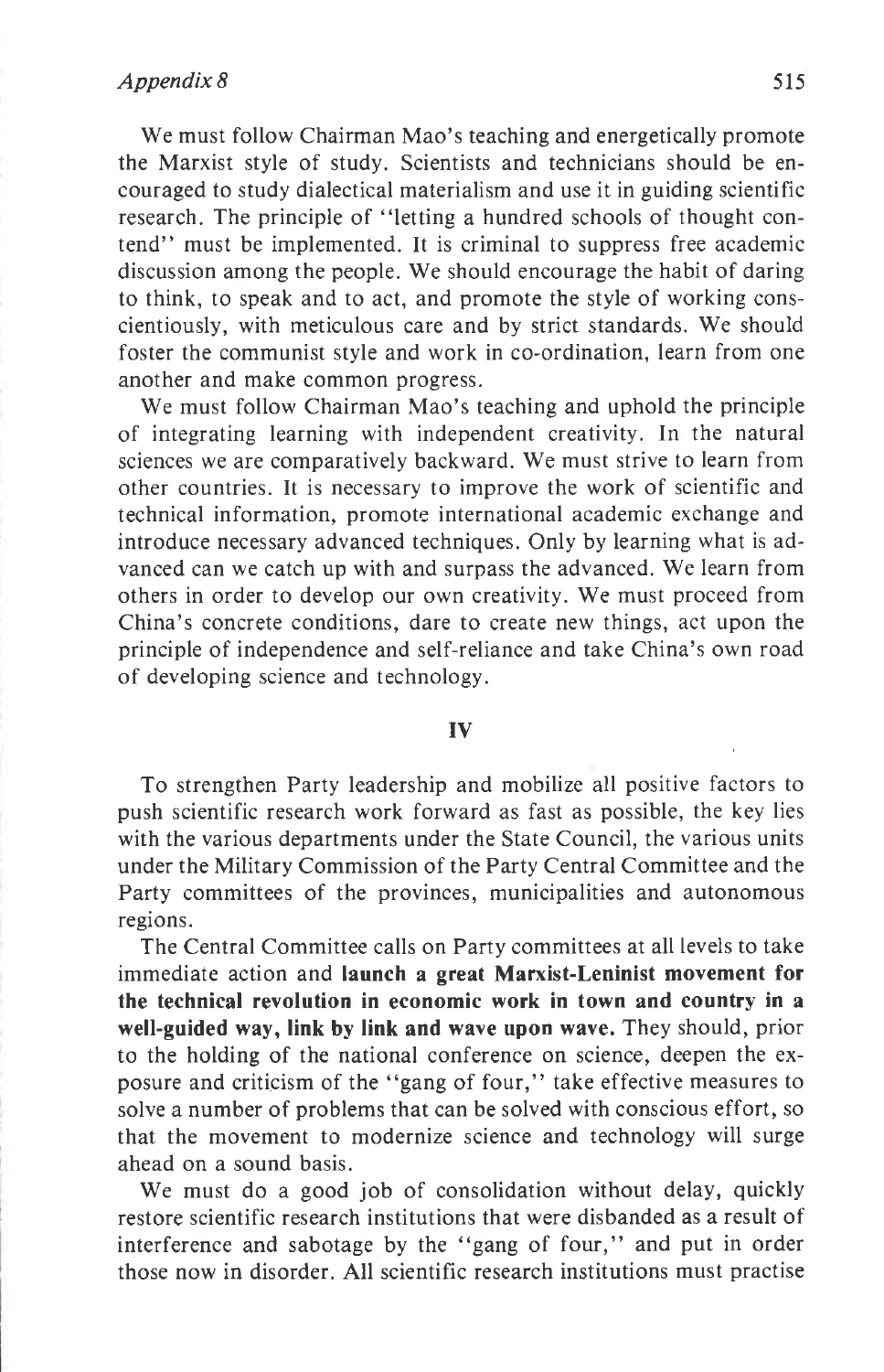the system of directors undertaking responsibility under the leadership of the Party committees. It is imperative to install as Party committee secretaries those cadres who understand the Party's policies and have enthusiasm for science, to select experts or near-experts to lead professional work, and to find diligent and hard-working cadres to take charge of the supporting work. The Central Committee has decided to set up a State Scientific and Technological Commission, and the various regions and departments should accordingly strengthen their administrative organizations in charge of scientific and technological work. The scientific and technological associations and other academic societies should all vigorously unfold their work. The agro-science network embracing the four levels of the county, commune, production brigade and team and the technical innovations organizations in factories and mines should be strengthened and improved. The work of popularizing scientific knowledge must be done well.

The Party's policy towards intellectuals must be implemented without delay. Measures must be taken to transfer step by step to scientific or technical work those professionals who really know the work but are now in unrelated jobs. We must see to it that those scientists and technicians who have made achievements or have great talent must be assured proper working conditions and provided with necessary assistants. Titles for technical personnel should be restored, the system to assess technical proficiency should be established and technical posts must entail specific responsibility. Just as we ensure the time for the workers and peasants to engage in productive labour, so scientific research workers must be given no less than five-sixths of their work hours each week for professional work.

No time should be lost in mapping out programmes for the development of science and technology. In the light of the needs of socialist construction, all localities and departments should mobilize the masses to draw up plans that are both advanced and practicable. There should be points of emphasis in the plans, and concrete arrangements for three years and eight years and broad outlines for the coming 23 years should be made. The State Planning Commission and the State Scientific and Technological Commission should co-ordinate and balance out the plans made by the various departments and localities and then work out a national programme for the development of science and technology as a component part of the national economic plan. While the plans are being drawn up, all units should proceed immediately with key research items and strive for results at top speed.

The various departments under the State Council, the various units under the Military Commission of the Central Committee and the Party committees of the provinces, municipalities and autonomous regions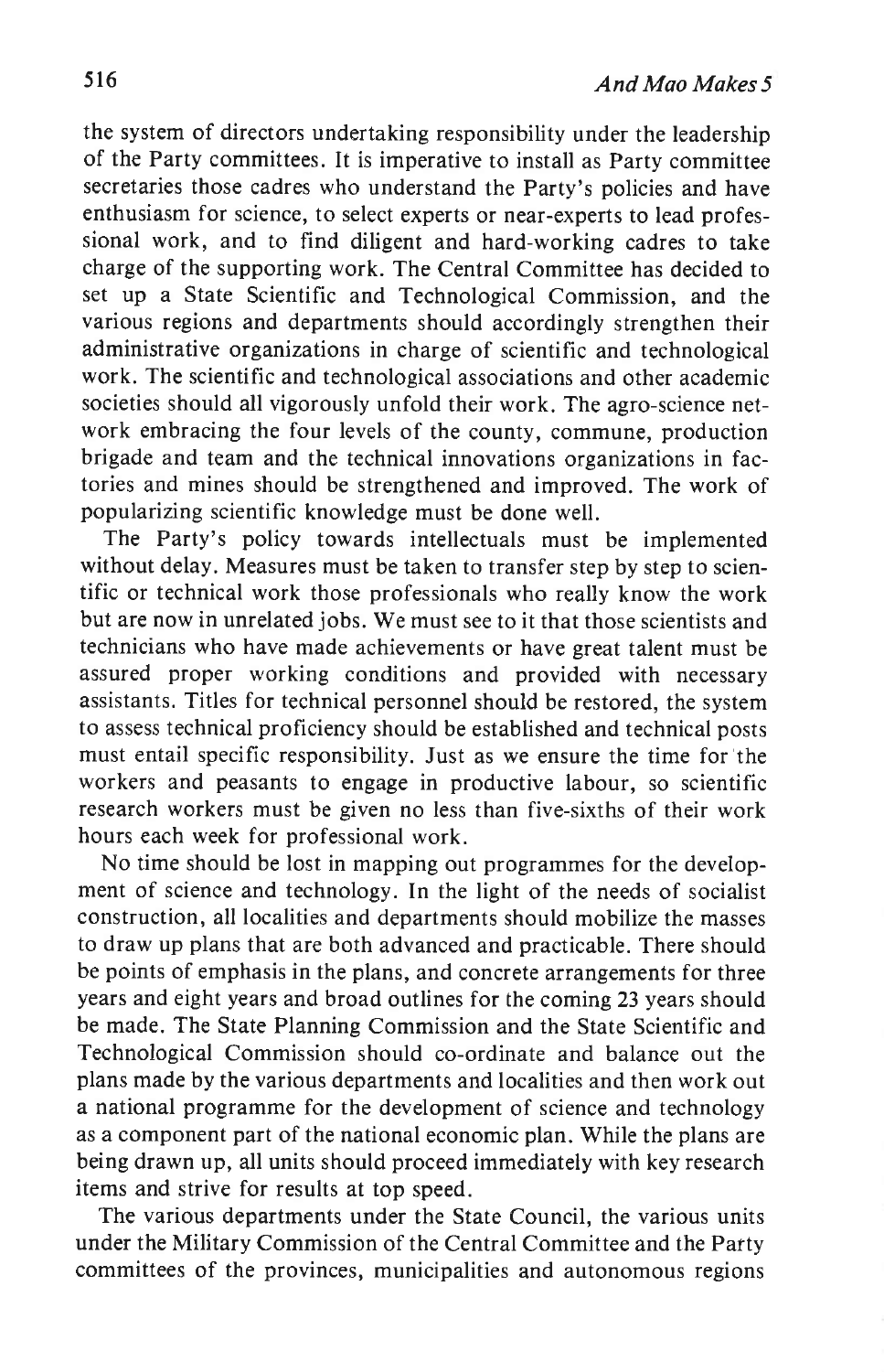should submit to the Central Committee progress reports on all the work mentioned above before the end of the year.

The mass media should do revolutionary propaganda in varied forms for the forthcoming national conference on science and for the task to modernize science and technology.

v

Our great motherland has a vast territory, a varied climate and an abundance of natural resources. Our great people of various nationalities are intelligent, industrious and brave. Our country produced many eminent scientists and countless skilled craftsmen and created a magnificent science and culture in ancient times. China is the cradle of one of the world's oldest civilizations and has made tremendous contributions to mankind. It is only in modern times that our science and technology ceased to advance and lagged so far behind others as a result of the moribund feudal system, foreign aggression and the dark rule of the reactionary classes.

Since the founding of the People's Republic of China, the people of various nationalities in our country, led by Chairman Mao and the Party Central Committee, have performed new wonders, transforming old China which was poor and blank into new socialist China with the beginnings of prosperity. Looking into the future, we are filled with boundless confidence. We have 800 million people armed with Mao Isetung Thought, we have the revolutionary line laid down by Chairman Mao and the superior system of socialism, we have a contingent of scientists and technicians who faithfully serve socialism, and we have the material base built over the past 28 years and the valuable experience gained in developing socialist science. As iong as the people of al nationalities throughout the country unite and work hard under the leadership of the Party Central Committee headed by Chairman Hua, our long cultural tradition will certainly be carried forward, our rich natural resources will be put to full use and the wisdom and resourcefulness of the people of our nationalities will be brought into full play. It is certain that China's science will flourish, that reports of successes will keep pouring in and that large numbers of outstanding people will come forward.

The Central Committee calls on all scientific and technical personnel to keep to the orientation of being red and expert, have lofty aspirations and high aims, fear no hardship, strive to make inventions, storm the bastions of science and scale new world heights.

The Central Committee calls on the masses of workers, peasants and other working people to keep raising their level of ideological and